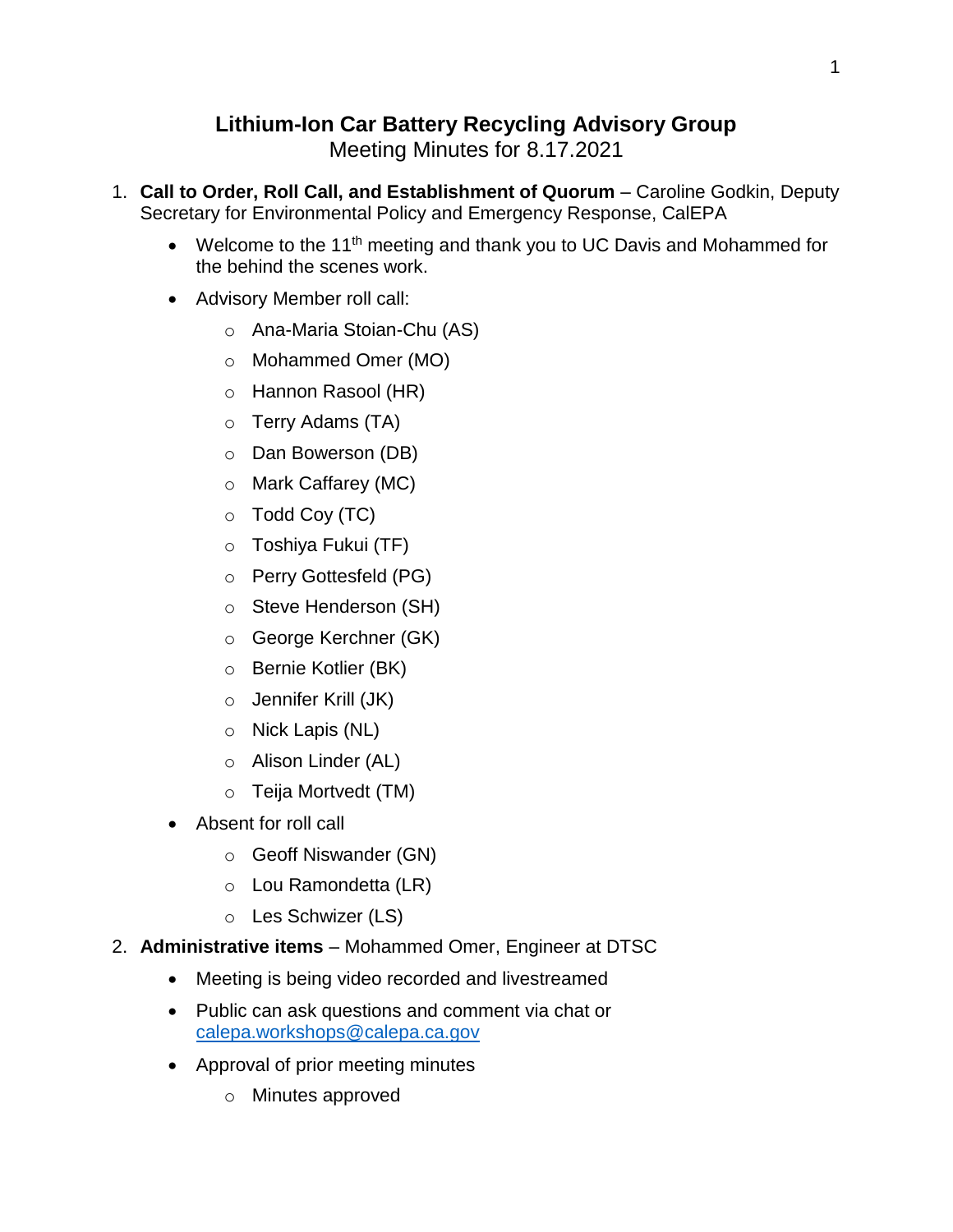- Updates and questions
	- o None
- 3. Presentation by Dan Bowerson, Senior Director for Environment and Energy at Alliance for Automotive Innovation
	- Sharing a policy proposal based on a consensus of automotive innovators responsible for 99% of sales in the US
	- Goal of policy is capture as close to 100% of batteries at EoL
	- Proposal for a core exchange and complete vehicle backstop
		- $\circ$  EVs still in service- core exchange program which is detailed by the EV battery supplier.
		- $\circ$  If removed, the entity removing battery is responsible for ensuring disposal
		- $\circ$  If the EV is unwanted at EoL, the auto manufacturer will properly dispose of the battery without cost to the EV owner
	- Responsibility timeline
		- o Under warranty: Auto manufacturer is responsible
		- o Battery replacement: Entity removing the battery is responsible (needs record keeping)
		- o EoL: Auto manufacturer is responsible if in the EV, dismantler is responsible if removed from EV
	- Safety regulations
		- o Auction houses can only sell EVs to licensed dismantlers
		- o Dismantlers removing batteries act as collection center
	- Potential regulatory opportunities
		- o Review of CA hazardous waste rules
		- o Require record keeping for service-battery providers
		- o Standardization for labeling
		- o Apply penalties for non-compliance
	- Why back-stop is appropriate?
		- o Batteries are properly reused
		- o Doesn't increase upfront costs
		- o Doesn't discourage innovation to recyclers
		- o Encourages dismantlers to become licensed.

Questions: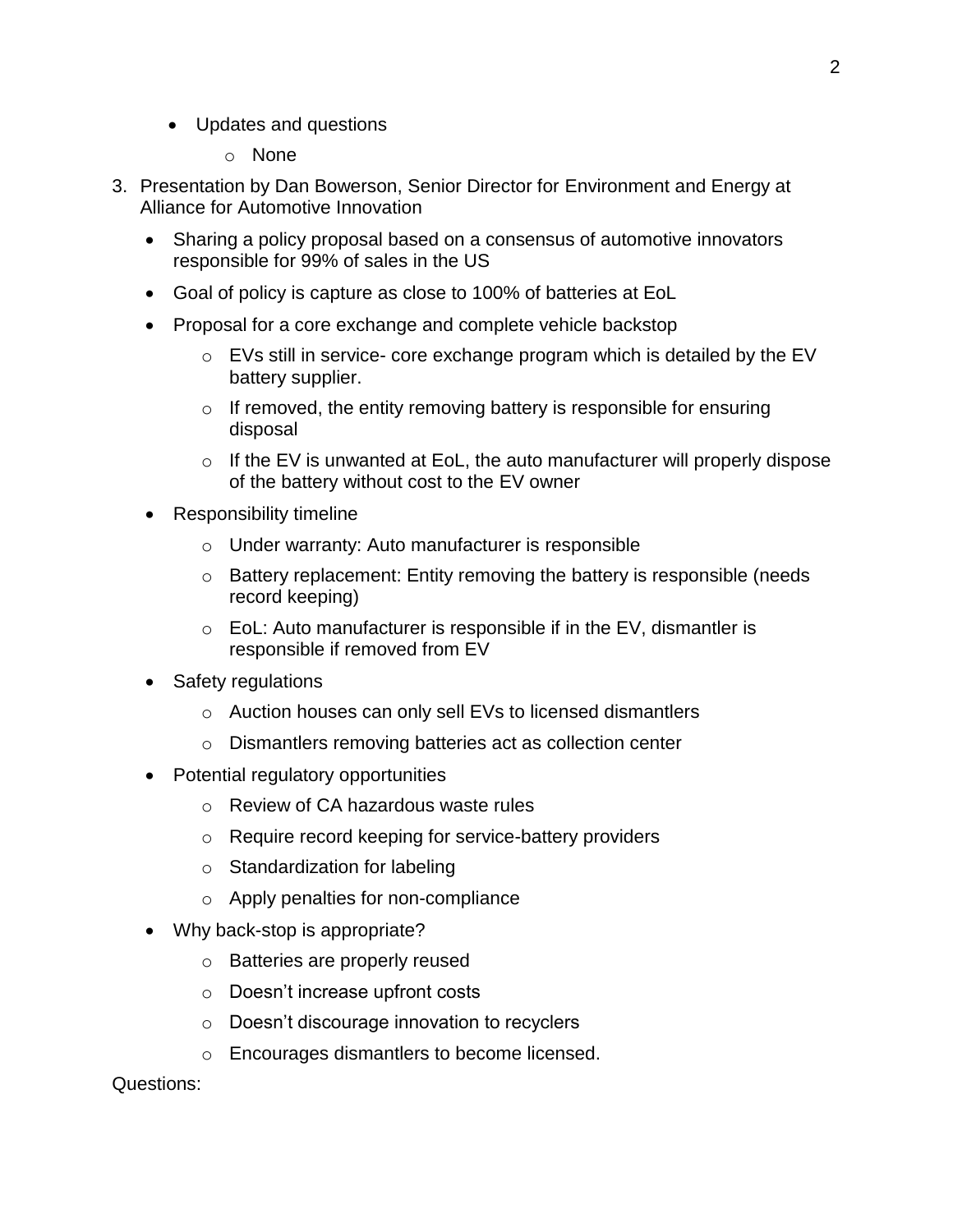TA: Question related to core charge. If I am a repair facility and pull out a battery, I would want the ability to sell and trade battery with as little interference as possible. How would the core charge impact this?

DB: I don't think it would impact them at all. The core exchange is ensuring there is paperwork for the batteries coming out of vehicle. There could be some manufacturers that institute a core charge but that isn't necessary.

TA: A core charge starts distorting the best economic pathway. I would rather see it more like a backstop—if there is no outlet than there is a way to provide a pathway. I would like as few restrictions as possible, except for paperwork.

DB: Good suggestion. I think the core exchange needs to be expanded but we want the flexibility to do so. This would be more for record keeping but at the same time some manufacturers will want a core charge.

NL: thank you so much. I am still trying to wrap my head around the backstop. Lets say you are a dismantler and there is negative cost with a battery you have. Is the proposal that the manufacturer would fund the take-back?

DB: Thank you. We think it is unlikely that the dismantler will be the one with the vehicle because they wont purchase from an auction house. This means the battery will be the responsibility of the auto manufacturer. The manufacturer will be responsible for ensuring transportation and the proper disposal of the battery.

AS: How do orphan batteries fit into this model? Those that are already dismantled or when the manufacturer is out of business.

DB: I don't see this any different than with an EPR. We would have to figure out how to take care of the batteries when an auto manufacturer is out of business.

AS: Who would provide oversight to this? Is it similar to EPR with enforcement and oversight by a government agency.

DB: There would have to be government oversight. The enforcement needs more oversight for 1) dismantlers, 2) OEMs are acting as a backstop. We would expect that included in legislation.

PG: This seems like it will not apply to all vehicles. It can maybe be added to other vehicles.

DB: When we say complete vehicle we are talking about the vehicles that have not had their parts removed by a dismantler. Vehicles in accidents are still considered a complete vehicle.

PG: Did your proposal state who should be doing the record keeping?

DB: Those removing the battery and completing any kind of transaction. I think this could be part of the core exchange program and be done by the companies. There would likely need to be some auditing, but I think it is an area that needs to be built out a bit more. We don't see a need for a state agency collecting that data but just auding.

Audrey Depault (Tesla): Tesla supports some of the aspects, mostly to OEM responsibility and we believe this shouldn't preclude bilateral arrangements.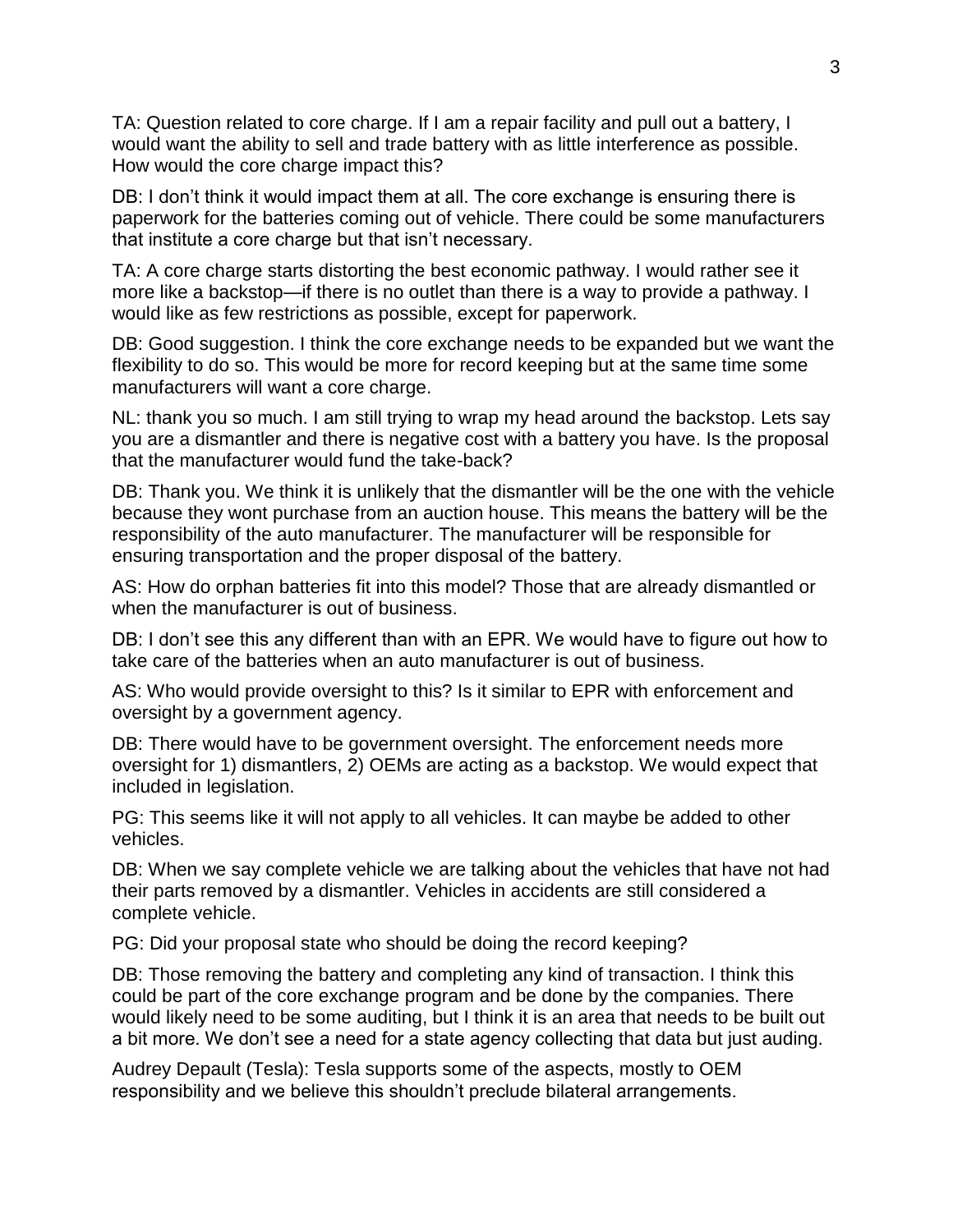DB: Yes, we don't think that precludes that.

NL: It seems like the proposal from Steve and this could be complimentary and I think it is worth figuring out.

SH: I have been organizing this by who is physically responsible. It seems like the extended producer responsibility is clear about who is responsible. The way I understand with the full vehicle backstop, the responsibility is more diffused but it is with the folks who are dealing with the battery or the manufacturer.

DB: This proposal is a form of EPR, yes.

NL: It seems like if we are relying on either proposal, shouldn't we have standardized batteries across OEMS.

SH: CARB is going to have that in 2022. The entire world, led by the EU, have been working on this. At the global level, at 160,000 km, 8 years, and 80% capacity will have the warranty there by law. CARB is reviewing if that should be higher.

MO: Thank you. We will redistribute the presentation to the AG. The UC Davis group works very hard to capture all these discussions and turn them into policy recommendations and ideas. At this point the AG members should have provided feedback.

## 4. **Presentation by Dr. Alissa Kendall, UC Davis, Final policy recommendation survey**

- AG has seen original survey that was sent out, we got some responses and commentary. We want to revise this and send out a final survey for everyone. We want to do this publicly to comply with Bagley Keene. We received feedback from several AG members and others and our goal is to publicly present the updated survey. There will be changes in the future.
- The goal of the survey is to get clear feedback from the Advisory Group to facilitate more clear reporting, but it does not mean that what you see in the survey is what will be in the final report. This is just one tool that we have in a complicated process and make sure we accomplish public facing transparency when we synthesize these conversations.
- In this presentation we will go through the edits to the survey.
- After each slide describing survey questions, I will ask if AG members and/or the public have recommended changes. Please recommend your changes to the question on the slide in the interest of time.
- The question format unless otherwise specified is a proposed policy option.
	- o The response options are strongly oppose to strongly support, with an additional option of support with modification.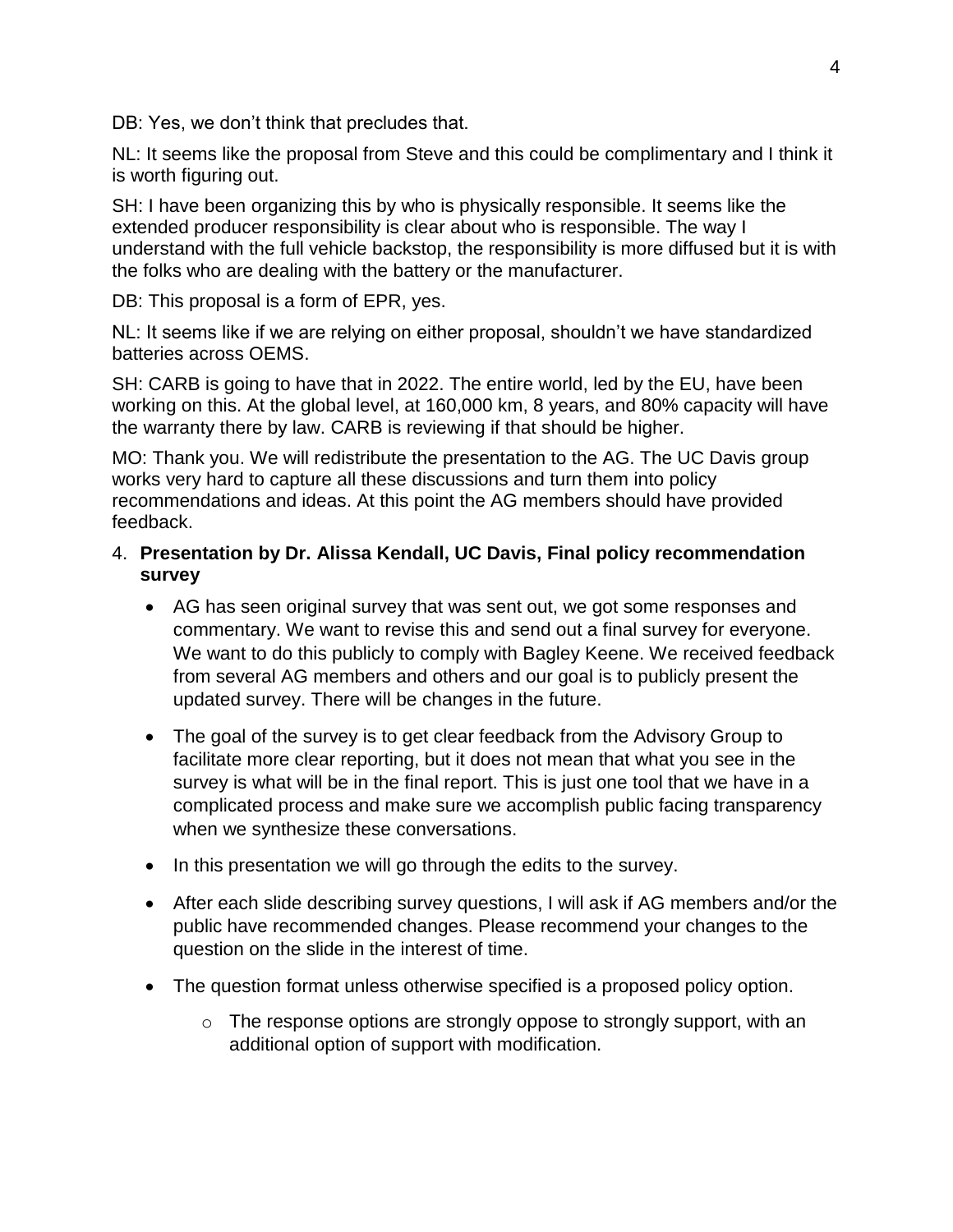- The first section is about defining responsibility for EOL management and financing mechanisms. This will be proposed as a Likert scale and then a rank choice.
	- o There are seven options. The first is a producer take-back, instead of EPR. We have added the clarification that this be achieved at no cost to the consumer.

SH: Would this include the companion legislation we proposed as necessary as a note? I noticed there was one option with the companion requirements and one without.

AK: There are several options that are similar with minor changes.

SH: Our opinion at Ford is that this requirement is necessary

JD: The second option is changed with that last requirement removed because there was a lot of discussion about that aspect of the policy at the last meeting.

GK: I am assuming that the "no cost to the consumer" means "no cost to the consumer at end-of-life," is that correct?

NL: That might be worth noting, it could be confusing otherwise that it might be seem like there could be an upfront cost associated with this.

AK: I am going to change this in real-time, does anyone object?

SH: That sounds reasonable to me.

AK: \*modified options 1 and 2\*

AK: We will move to option three. Dan, we got a lot of comments that people were confused about backstop and complete vehicle and removed it from the title.

DB: I hope that would be clearer after the presentation.

AK: Can I ask other members for their input?

DB: Can we removed 'unwanted'

TA: My concern is that there are so many ways vehicles go through the system, auctions is just one way. I'm not sure where other vehicles will fit in. The likelihood of someone having a partially dismantled car where something gets pulled off and now it has a negative value, if you want to stick that on the auto dismantler that should be their responsibility, but I think this is defining a narrow case and will only apply to a small percentage of vehicles.

DB: I hear what you are saying, what if we remove complete and unwanted from the title?

TA: My main position is that I don't want car manufacturers dictating to car repair facility, forcing them to manage their battery in a way that's not market-driven or economical. So the core exchange should be a backstop that provides a pathway if they need to use that pathway. Otherwise as long as they are filling out all the paper they should be allowed to management that battery responsibly without a government program dictating how they are going to manage that.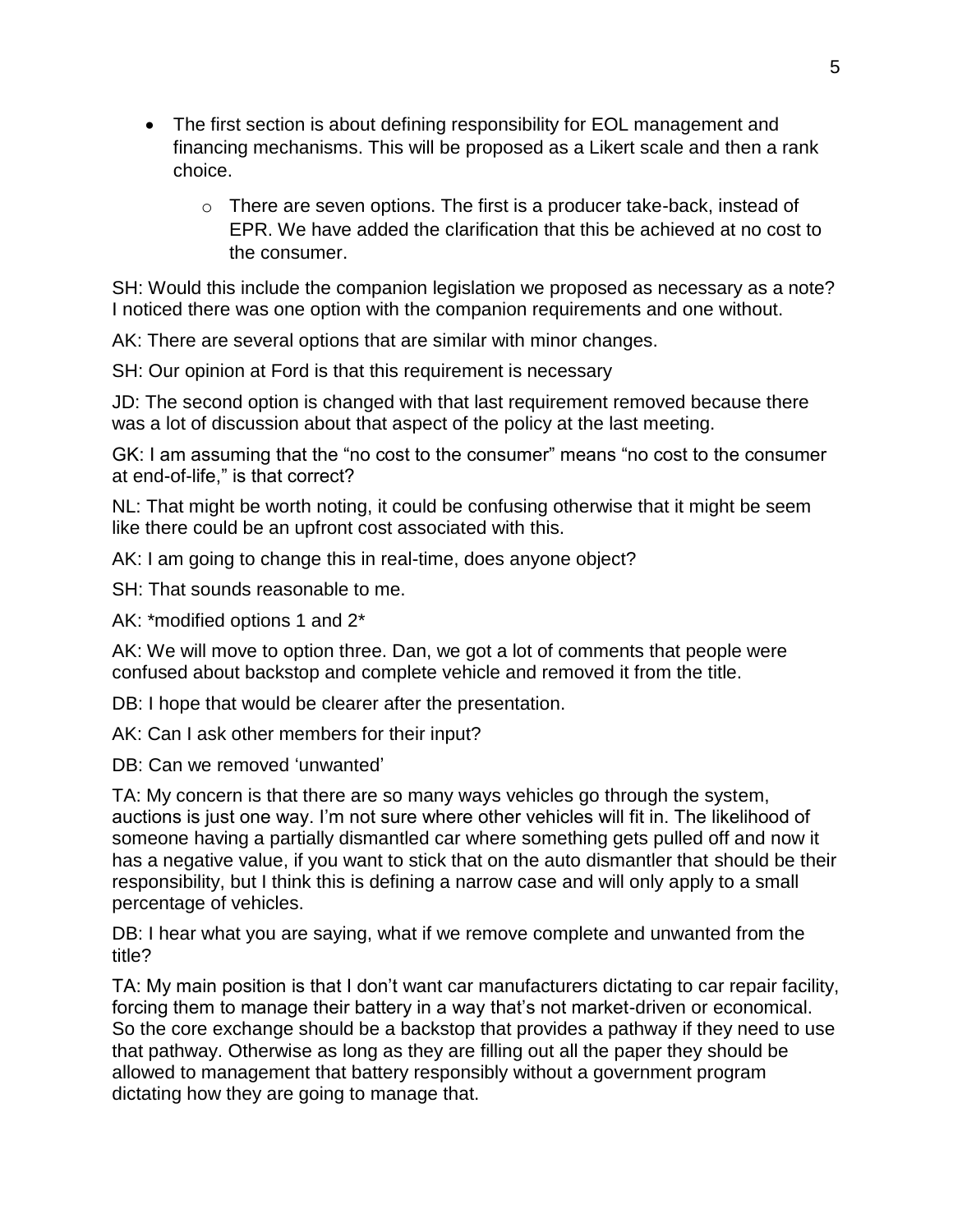DB: We are not trying to take any opportunity from the repair shops, we are just trying to ensure there is record-keeping to make sure batteries are reused, recycled,

TA: I am supportive of oversight; I just don't want to create an economic issue where you take away from the value of how the shop is run. I think you are right, and we are not unaligned here.

AK: I want to remind everyone where you get to disagree and say you don't like it, we are asking about issues that make it impossible to answer. We have a lot to cover.

PG: I don't know if this really is an option, I think the backstop for unwanted vehicles is not a policy proposal it is an option in addition to other policies.

AK: Yes, and these are not mutually exclusive, and you can include these comments in the survey.

PG: I think it should still say backstop for unwanted vehicles since that is the narrow case we are defining.

TC: I was just curious about the core exchange component. Are replacement components available if you are outside the dealership network? Battery packs are typically sold as a unit and I am not sure modules and cells are available on a broader scope.

DB: We put that as a parenthetical because we don't know what the future will hold, we want to leave that as protection for potential future opportunities.

AL: I think the term "unwanted vehicle" is contradictory to the sentence underneath. We are talking specifically about replacing a damaged module or a damaged battery, we are not talking about an unwanted vehicle.

AK: The idea is that this is a two-part proposal, the first part is a core exchange for replacement batteries and the second part is for end-of-life vehicles.

AL: Why do they need to go together?

DB: Because if you are only address replacement batteries you are only capturing a small percentage of batteries.

AK: The next options, 4-6, are about an environmental handling fee. The only modifications have been omitting language about the current e-waste program run by CalRecycle. Option 7 defines the current owner as the responsible party. There have been no changes to this question. That completes our first group of questions for defining responsibility. We will edit three to match what we just discussed. We also have added a follow-up question to specify which entity should manage the program.

GK: Can we add a third option, so it's "a third party," "a third party under state oversight," and "a state agency"?

\*No objections\*

AL: Can we add a provision, I'm trying to think how to phrase it, but I want to say something about preventing the funds from being diverted into the general fund?

TC: I support that comment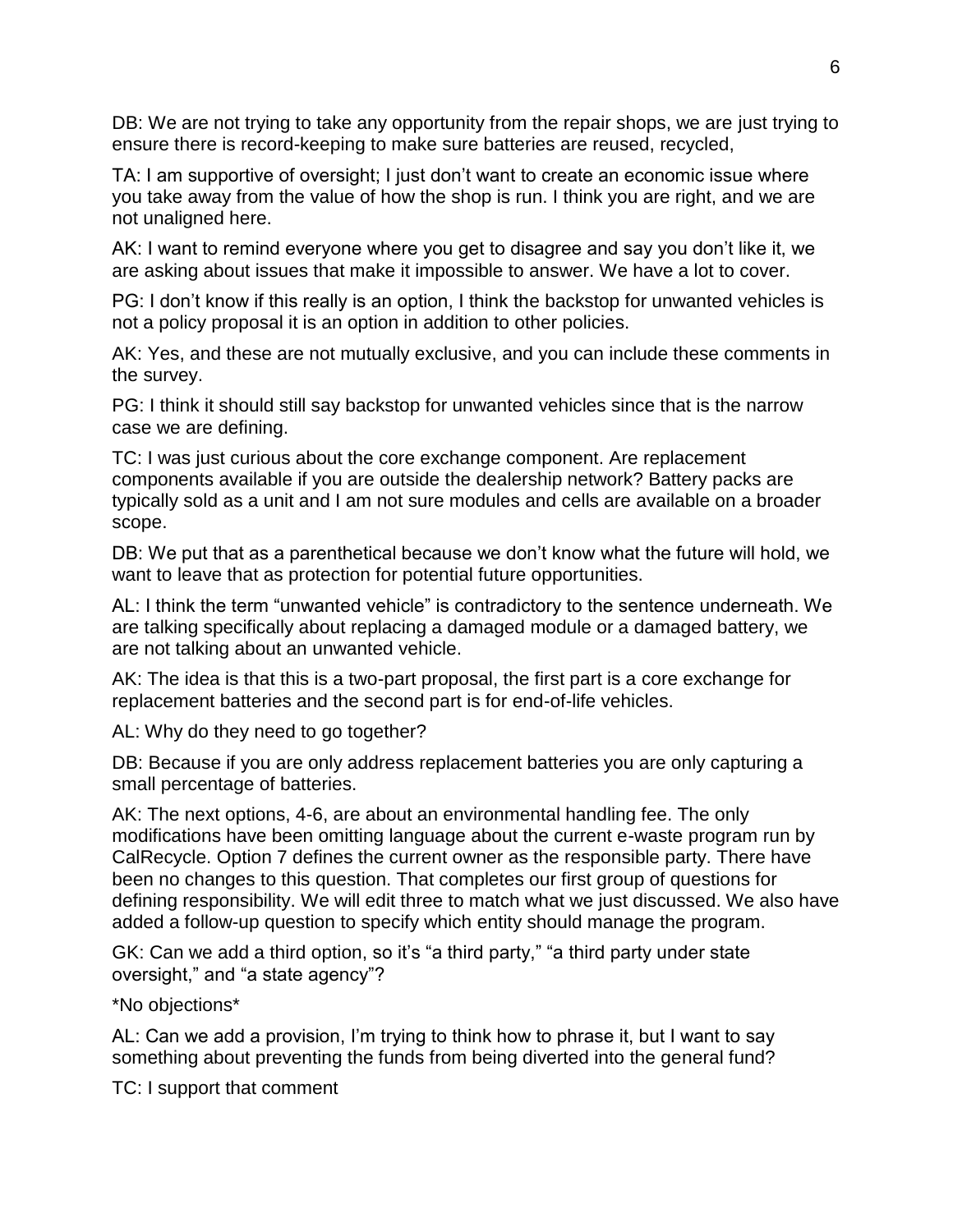AL: I wonder if the terminology needs to be added to the state agency option

MO: The funds are in 4,5, and 6. We can state there that the fund is not to be absorbed for other uses.

CG: I support that specification, but it gets into technical issues that are beyond the scope of how this fund gets set up and the legislature. Specifying that it is a dedicated fee for the purposes of, rather than getting into details of "not to belong to the general fund," would be better so that we don't get into technical budgeting details if that works for everyone.

AK: Add "these are dedicated funds for managing EOL batteries and should be preserved for this use"

AL: I would add "under appropriate legislative procedures"

CG: We want to keep these recommendations broad; we aren't making a specific recommendation on how to achieve them.

JH: I am with Call2Recycle, we run private and public programs. I think how you wrote it is fine, and I wanted to assure everyone that we run programs for industry on behalf of the public and there are mechanisms for keeping those funds separate. I think you captured it appropriately here.

AK: Then there is an open-ended question to write how the fund should be used. The next section is about access to battery information. We had a physical labeling requirement and did not have any comments on this part of the question. We also have a question asking which information should be included as part of a labeling requirement. We omitted composition. \*no comments\*

The next question is about an electronic information exchange. We did not have any comments on this question. We also deleted composition but otherwise the options for what should be included are unchanged.

Next is the proposal we put together about the universal diagnostic system. We did not have comments on this language. Then a follow-up question asking about requiring access to SOH information without specifying the mechanism.

Next are questions about supporting reuse and recycling industry development. We received a lot of feedback about this and deleted the first option because you cannot make changes like this for specific industries. For the second question which is about all hazardous waste processors, we have omitted "budget" and reworded the policy.

I don't hear any comments or see hands raised so I will move on unless someone wants to bring up any issues. The next question is an economic incentive package provided to lithium-ion battery recyclers. We did not have any comments on this question. The next two questions were also deleted about limiting rule changes to only occur at permit renewal, these are not possible.

Two more where we did not have comments are expanding eligibility for relevant incentive programs to include reused batteries and incentivizing a disassembly industry within California, similar to what we saw for the recycling industry.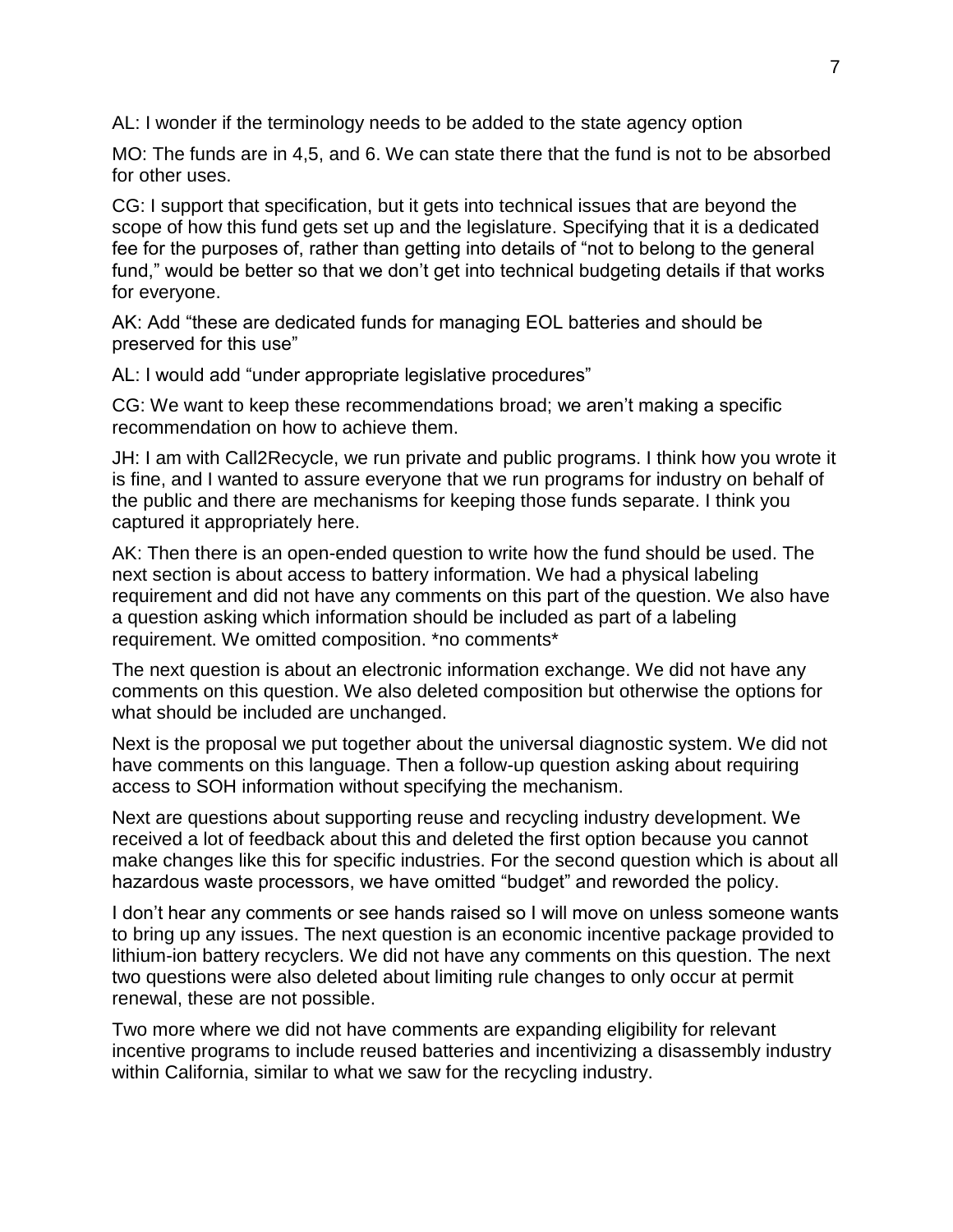GK: Recognizing the difference between reuse and repurposing, repurposing meaning you will use the battery in a different application for which it was used.

AK: I will add repurposed to this definition.

DB: This is in the title of option six as well.

\*option 6 modified to include reused *and repurposed* batteries\*

GK: It is in the header as well. \*modified to "support reuse, repurposing, and recycling industries"

AK: The next section is to support circular economy and quality recycling. The first is on minimum material recovery rates. We did not receive any specific comments on this question.

PG: I am not sure about the definition of material recovery rates.

AK: This applies to a specific recycling facility and the recovery rates they achieve.

PG: I think the large elephant in the room is about "output of usable materials." That could mean anything to anyone and opens the door to nonsense about what people report as their material recovery rate.

AK: Okay, so would there be a purity requirement or is it an impossibility?

PG: Maybe it's enough to say that a regulatory agency would define what this means at a later date.

AL: Maybe you could define the use? Like "usable in another battery" or define the use somehow?

AK: I think that's right, if you were to use lithium in slag for concrete that shouldn't count.

TA: This becomes a tar baby when you try to figure it out. You can't limit where stuff goes. Materials move down the value chain. Somebody may create a black mass that will capture 100% of the metals and it will move to someone else that may or may not capture all of those things. The next guy, where do you draw the line? It becomes problematic or easy to get around. You are either kicking the can down the road or having some other way to have certified recycling, typically it goes back to the customer. Our customer would be the OEM who will contract with a facility because it meets their requirement. This will be complicated and difficult to enforce.

MO: Harry Kumar left a comment suggesting "usable critical materials." I agree with Terry that this specific question requires a little more hashing out.

TF: Supporting what Mohammed and Terry just said, I think this target will change and best practices today will be different from best practices in the future. I agree that this is a moving target and will be hard to define.

JH: I agree with Terry as well, moving targets, way too early to start regulating this. Added to this is that if you put a regulation in place, you may force batteries to travel a longer distance to get to a facility with a higher recovery rate but it may have a higher carbon footprint overall.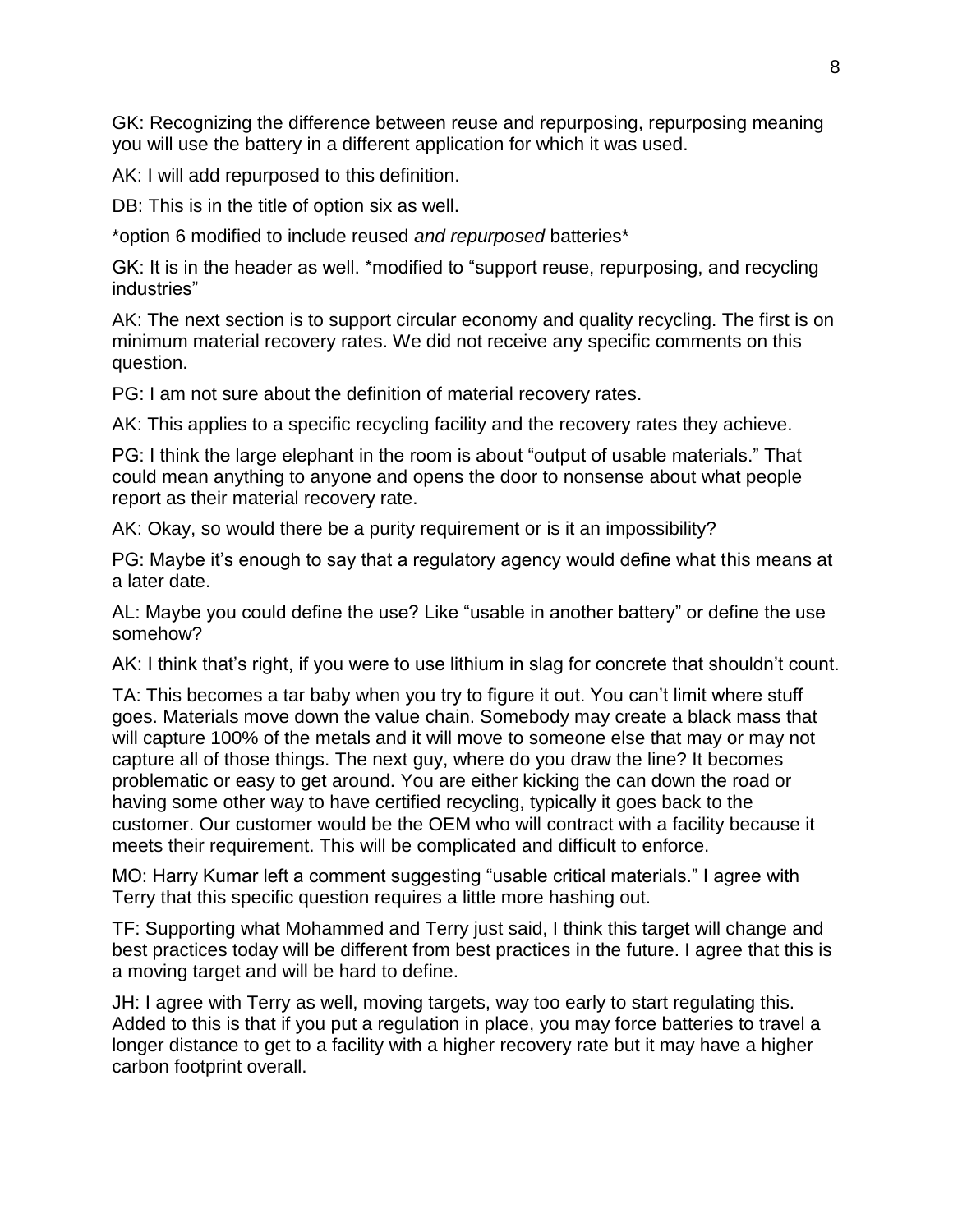NL: I have the same concern in the opposite direction, that if there are none of these standards in place it will be a race to the bottom and batteries will be sent to the cheapest facility with the lowest standards.

AS: We might want to add that the targets should be reviewed to acknowledge technological development and modified up or down, we want to have flexibility.

BK: I think even if we don't have the answer for the legislature, we should be messaging them about the complexity and communicate the importance of tracking the evolution of the technology and economics. I think this should be reflected in the report.

AK: The next question is about third-party verification.

TA: Clarification of dismantling vs. disassembly.

TF: Who is going to be selecting and paying for the third-party verification?

AK: We do not have anything about who should pay for it, but did say that the legislature would establish the third-party verification process.

TF: So would the legislature develop that with the state agencies? I think this could be a point of contention in the future—who is paying for it and who is administering it.

TC: It is a rather ambiguous paragraph in my opinion. Shouldn't the permitting process be referenced here as the standard or minimum standard in terms of environmental performance criteria? At which point maybe a third party would come in and require standards that are not aligned with the performance criteria.

PG: This would be above and beyond minimum requirements for permitting, and that is why we provided these examples like E-stewards and PaintCare. It involves an audit and would be performed by a third-party.

AK: And I believe we were also thinking about battery recycling facilities that are not located in California or not in the US, and the need to have a means to ensuring that batteries are recycled in a safe facility.

PG: Correct, the intention is to level the playing field and ensure you are comparing

Thomas Novak: I don't think disassembled

PG: This would only apply to facilities that recycle batteries.

GK: This could go on for an hour, I disagree with the last two commenters. Disassembling is an area where we see a lot of safety concerns and I think it should be part of that first sentence. The way this is written, guaranteeing high quality recycling, that is what the whole permitting process is about in California. There is a high bar and make sure it is a level playing field across the US and internationally we should say that. I think this needs a lot of work. I wasn't part of the group that helped draft this so I am out of the loop but this language makes me nervous.

NL: The key point is that we don't want batteries shipped overseas and mismanaged overseas and we should clarify that.

BK: I agree with Nick, I think this even playing field is really important and expressing concern about shipping materials overseas. Shipping materials overseas is a high carbon-footprint and particulate pollution activity, and those considerations should be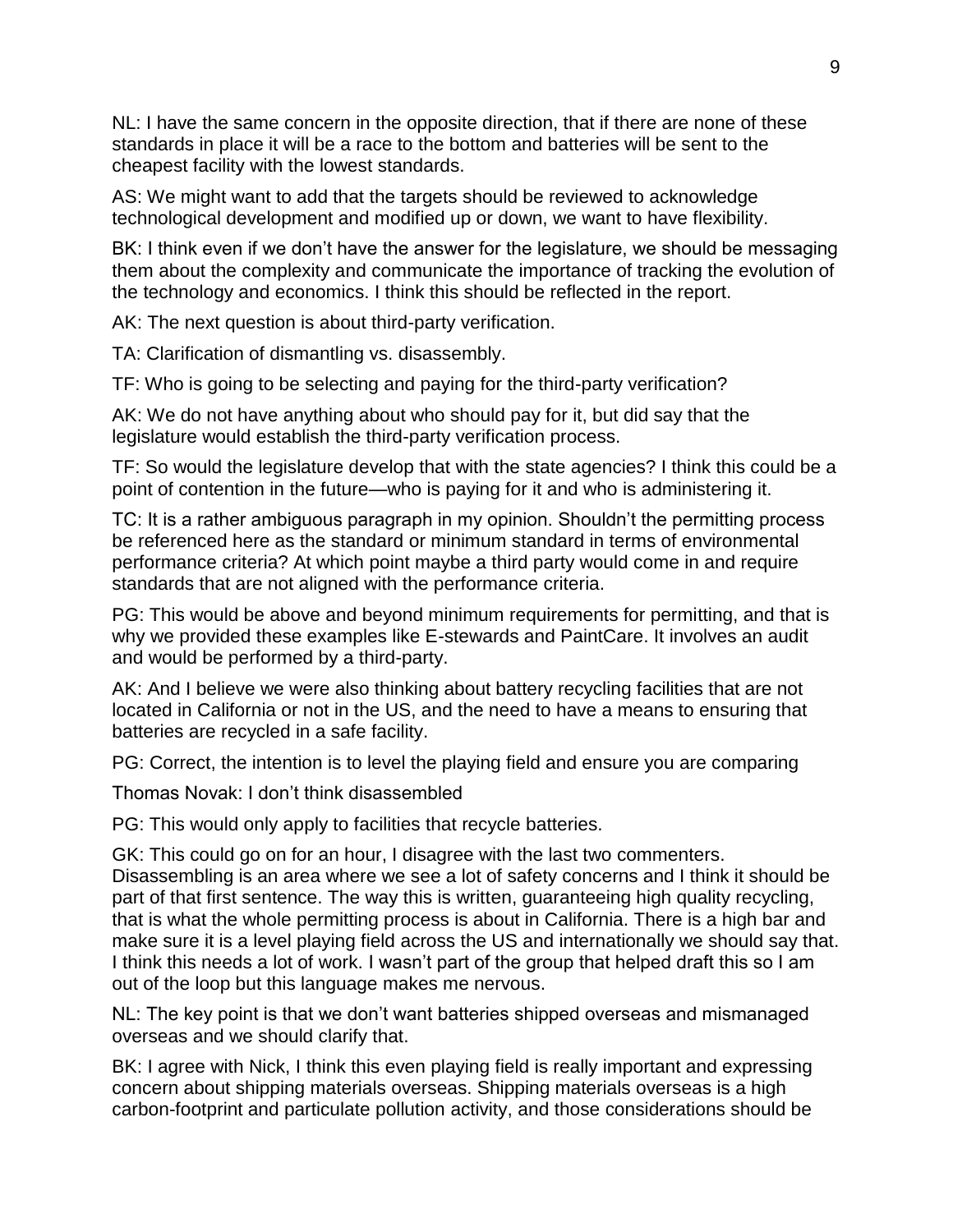referenced as part of the even playing field. Beyond that we need to be concerned about the even playing field within the United States because we know states have various rules and regulations.

TC: I think the intention is wonderful, I think the ability to meet those intentions may be somewhat nebulous in terms of the purpose of this committee and the State of California in an attempt to influence what occurs outside the state of California. If the intention is the application of a level playing field, the ability of this committee to influence activities outside the state is questionable. If this is an entity within California it is adding another level of bureaucracy that may not be adopted by other states outside California or in other destinations where batteries may end up. California already has a high bar and we have seen the consequences of that.

AK: The purpose of the survey is for people to say unequivocally, I don't like this. We are running out of time and I want to make sure we can go through all of these before we run out of time.

PG: My suggestion on the language is to say "Even playing field in any jurisdiction." This is not some foreign concept that was invented in the context of these batteries. Everyday governments decide where to ship used electronics based on battery recycling practices. In terms of the carbon footprint we would need to separate the facility and the shipper.

TA: We are just getting so deep in the weeds, talking about the carbon footprint, it never ends and this is so far beyond what we can control.

AK: Thanks Terry, we have not added any of the language about the carbon footprint to this text.

Next questions: develop a reporting system for retired/exported batteries and develop a reporting system for lithium-ion battery recycling rates.

TA: Does this also include repurposing batteries?

AK: It states that companies repurposing EV batteries are responsible for reporting the final recipient. Clarify title as "retired from EV use"

PG: You have taken out CalRecycle, are you insinuating that California as a state should do this or who are you suggesting will do this?

AK: We received feedback that we should take CalRecycle out.

PG: Add for the state of California in the title

AK: The next one here is recycled content standards, this proposes a mandatory recycled content standards to ensure the use of recycled materials and battery manufacturing. Added that the rates should be phased-in and reviewed/revised to account for technical developments. The last one is design for reuse and recycling, we did not receive any comments for this.

BK: This goes back to the definition of reuse, and whether reuse and repurposing should be included.